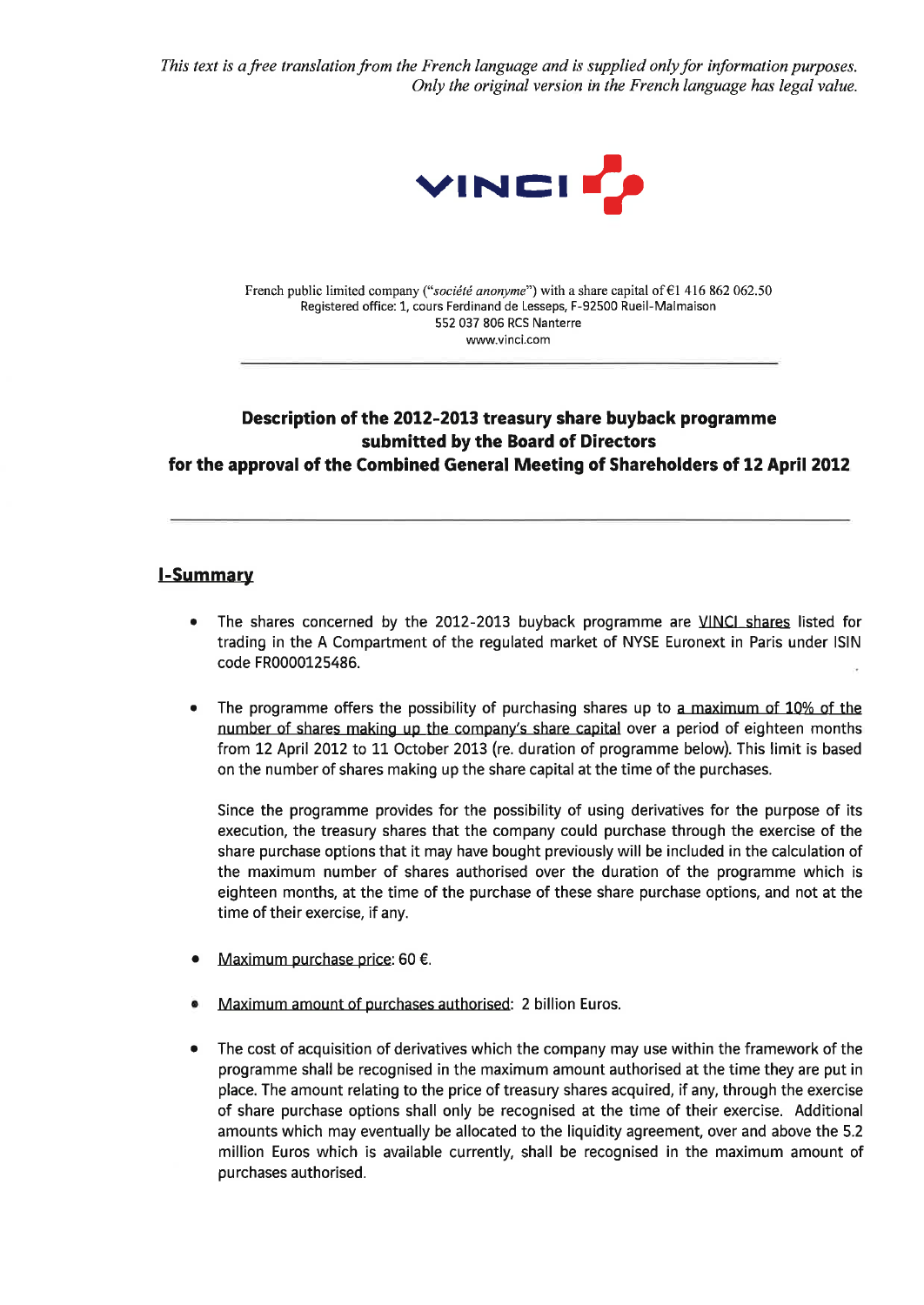- Objectives: (1) delivery of shares pursuant to the exercise of the rights attached to the securities giving access to the share capital, (2) disposal of shares at the time of the exercise of share purchase options or allocation of performance shares to employees and/or directors of the Vinci Group, (3) grant of shares for payment or exchange purposes, in particular in connection with transactions involving external growth, (4) disposal or allotment, free of cost, to employees and/or directors of the Vinci Group in connection with employee shareholding schemes, (5) ensure market liquidity within the framework of a liquidity agreement that complies with a code of ethics recognised by the Autorité des marchés financiers and entrusted to an investment seruice provider acting independently, (6) cancellation of shares and (7) implementation of any market practice which would become recognised by the Autorité des marchés financiers under share buyback programmes and, more generally, conduct of any transaction which complies with the current regulations applicable to these programmes.
- Duration of the programme: L8 months as from the approval of the Combined General Meeting of Shareholders of 12 April 2012, i.e. until 11 October 2013.

## ll-Obiectives of the 2012-2013 share buyback programme: use of shares purchased

VINCI wishes to implement a new treasury share buyback programme with the following objectives:

1. fulfilment of the obligations to grant or exchange shares pursuant to the exercise of the rights attached to securities giving access to the company's share capital;

2. fulfilment of the obligatíons to dispose of or allot shares within the framework of the company's share purchase option or performance share programmes granted to employees and/or directors of the Group;

3. grant of shares for payment or exchange purposes, in particular in connection with transactions involving external growth;

4. disposal or allotment, free of cost, to eligible employees and/or directors of the Vinci Group, under employee shareholding schemes, including disposals to any approved service provider appointed for the design, implementation and management of any employee savings UCITS or similar scheme on behalf of the VINCI Group, and pledge of shares as guarantee under employee savings schemes;

5. ensuring market liquidity under a liquidity agreement that complies with a code of ethics recognised by the Autorité des marchés financiers and entrusted to an investment service provider acting independently;

6. cancellation, as part of the company's financial policy, of the shares thus purchased, subject to the adoption of the eighth resolution;

7. implementation of any market practice which would become recognised by the Autorité des marchés financiers in respect of share buyback programmes and, more generally, conduct any transaction in compliance with the current regulations applicable to these programmes.

The shares purchased and retained by VINCI shall not carry any voting rights and shall not give right to the payment of dividends.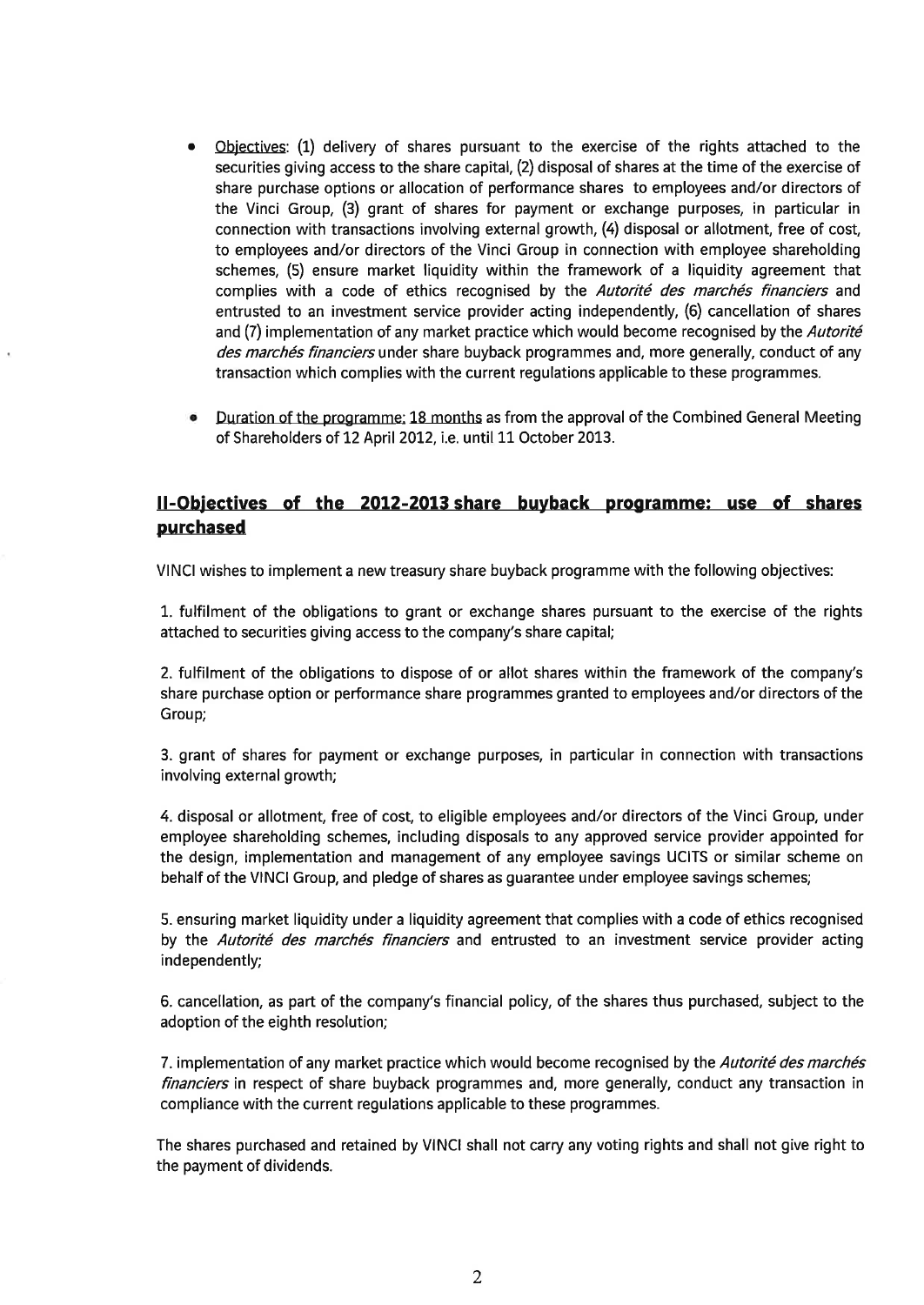The company reserves the right to have recourse to derivatives for the implementation of this new programme.

Furthermore, in compliance with the applicable legal and regulatory provisions, including those on stock exchange publicity requirements, it reserves the right to proceed to the authorised reallocations of shares purchased in view of one of the objectives of the programme, to one or several of the other objectives, or to sell them on-market or off-market through an investment service provider acting independently.

## III-Legal framework

This programme is within the framework of the provisions of Articles L.225-209 and L. 225-210 to L. 225-212 of the French Commercial Code and shall be submitted on 12 April 2012 to the General Meeting of Shareholders of VlNCl, acting in accordance with the quorum and majority requirements for ordinary ( $5<sup>th</sup>$  resolution) and extraordinary ( $8<sup>th</sup>$  resolution) shareholders' meetings:

#### **Fifth resolution**

#### Renewal of the delegation of powers to the Board of Directors in view of the purchase by the company of its own shares.

The General Meeting, having taken note of (a) the report of the Board of Directors and (b) the description of the new 2012-2013 share buyback programme in accordance with the provisions of Article L. 225-209 of the French Commercial Code as well as European Regulation No. 2273/2003 adopted pursuant to European Directive No.2003/6/EC of 28 /anuary 2003, authorises the Board of Directors with the ability to sub-delegate such powers, within the limits provided for by law, on one or several occasions, on the stock market or otherwise, including by blocks of shares or through the use of options or derivatives, the purchase of the company's shares in view of the conduct of the following:

- grant or exchange of shares upon the exercise of the rights attached to securities giving access to the share capital,'  $1^\circ$
- disposal of shares upon the exercise of share purchase options or the grant of performance shares to employees and/or directors of companies of the Group,'  $2^{\circ}$
- retention and future delivery for payment or exchange purposes in connection with transactions involving external growth;  $\mathcal{S}^{\circ}$
- disposal or allotment, free of cost, to eligible employees and/or directors of the Vinci Group, under employee shareholdíng schemes, including disposal to any approved seruice provider appointed for the design, implementation and management of any employee savings UCITS or similar scheme on behalf of the VINCI Group and pledge of shares as guarantee under employee savings schemes;  $4<sup>°</sup>$
- ensuring market liquidity within the framework of a liquidity agreement that complies with a code of ethics recognised by the Autorité des marchés financiers and entrusted to an investment seruice provider acting independently;  $5^{\circ}$
- cancellation, as part of the company's financial policy, of the shares thus purchased, subject to the adoption of the eighth resolution;  $6^{\circ}$
- implementation of any merket prectice which would become recognised by the Autorité des marchés financiers in respect of share buyback programmes and, more generally, conduct of any transaction which complies with the current regulations applicable to these programmes.  $7<sup>o</sup>$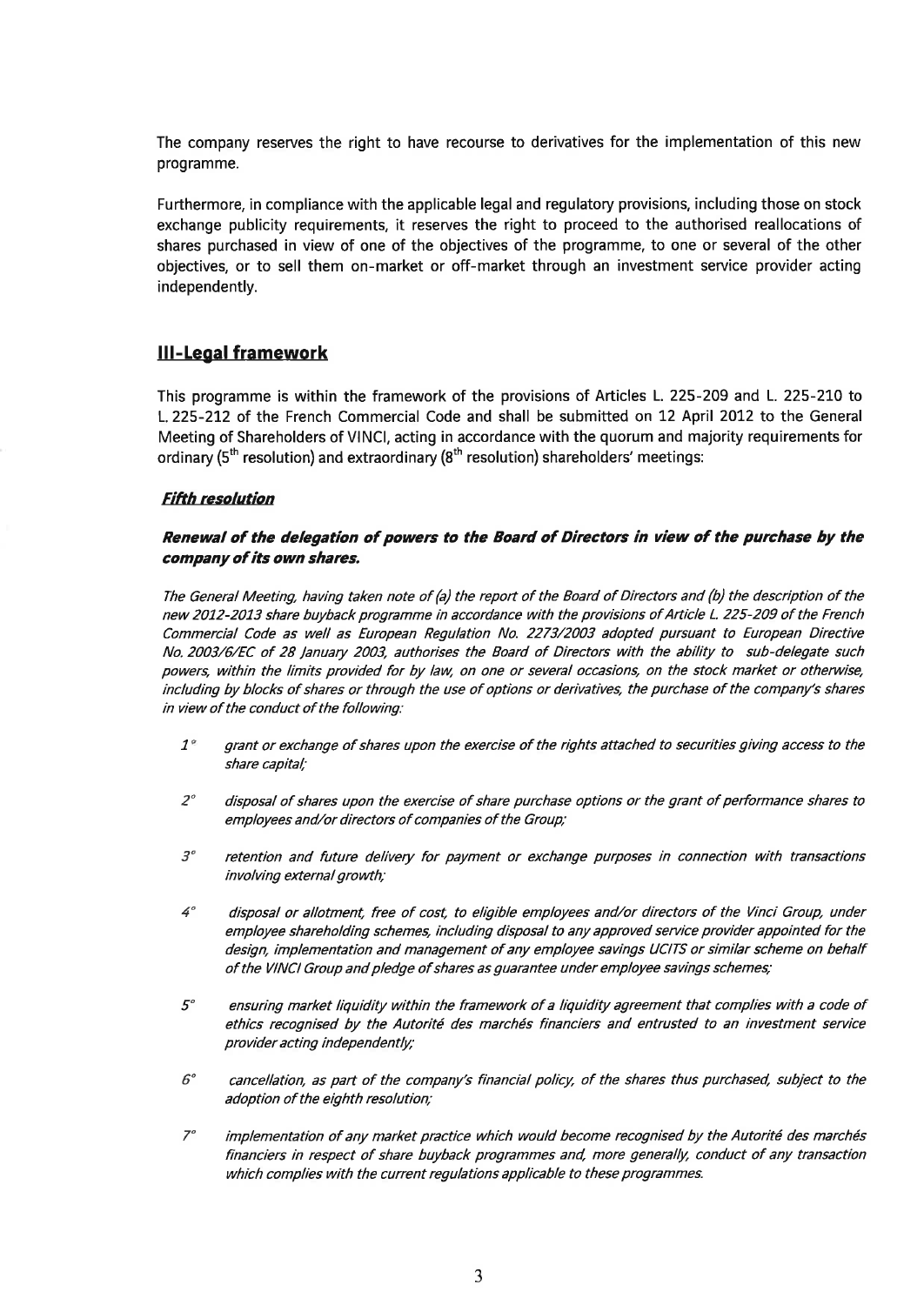The maximum purchase price per share is set at €60. The maximum number of shares purchased by virtue of this authorisation shall not exceed 10% of the share capital. This limit is calculated at the time of the purchases and the maximum amount of shares thus purchased shall not exceed two billion Euros.

The share purchase price shall be adjusted by the Board of Directors in the event offinancial transactions involving the company in compliance with the conditions provided for by the applicable regulations. ln particular, in the event of capital increase through capitalisation of reserves and the allotment of performance shares, the price specified above shall be adjusted by a multiplier equal to the ratio of the number of shares making up the share capital before the transaction to the number of shares after the transaction.

The acquisition, disposal, transfer or exchange of these shares may be carried out by any on-market and offmarket means, including block transactions or through the use of derivatives, in particular through share purchase options in accordance with the regulations in force. There is no restriction on the proportion of the share buyback programme that may be carried out through block transactions.

These transactions may be carried out at any time in compliance with the current regulations, except during a public offering period.

The General Meeting grants full powers to the Board of Directors, with the ability to delegate such powers, so that, in compliance with the applicable legal and regulatory provisions, including those on stock exchange publicity requirements, it proceeds to the authorised reallocations of the shares purchased in view of one of the objectives of the programme to one or several of the other objectives, or sells them on-market or off-market, it being specified that these reallocations and disposals may concern shares purchased pursuant to previously authorised share buyback purchase programmes.

The General Meeting grants full powers to the Board of Directors, with the ability to delegate such powers, for the purposes of placing stock market orders, sign any deed of purchase, sale or transfer, enter into any agreement, carry out any necessary adjustmentg make all declarations, accomplish all formalities.

This authorisation is granted for a period of eighteen months as from the date of this meeting. It renders the authorisation, granted by the General Meeting on 2 May 2011 in its seventeenth resolution, ineffective and replaces it.

#### **Eighth resolution**

Renewal of the authorisation granted to the Board of Directors in view of the reduction of the share capital through the cancellation of VINCI shares held in treasury.

The General Meeting, having taken note of (a) the report of the Board of Directors, (b) the description of the new 2012-2013 share buyback programme and (c) the special Auditors' report, in accordance with the provisions of Article L. 225-209 of the French Commercial Code, authorises the Board of Directors to cancel, at its sole discretion, on one or more occasions, withín the limit of 10% of the number of shares making up the share capital on the day when the Board of Directors takes a decision to cancel and over successive periods of 24 months for the determination of this limit the shares purchased by virtue of the authorisations granted to the company to purchase its own shares and to proceed to a reduction in share capital equivalent to that amount.

The General Meeting establishes the validity period of this authorisation at eighteen months, as from the date of this meeting, and grants full powers to the Board of Directors, with the ability to delegate such powers, for the purpose of taking all decisions necessery for the cancellation of shares and reduction of the share capital, recognise the difference between the purchase price and the nominal value of the shares in the reserve account of its choice, including the account for "issues, mergers and contributions premiums", perform all actions, formalities or declarations necessary to finalise the reductions in capital which may be carried out by virtue of this authorisation and for the purpose of amending the company's Articles of Association accordingly.

This authorisation renders the authorisation granted by the General Meeting on 2 May 2011 in its nineteenth resolution ineffective and replaces it.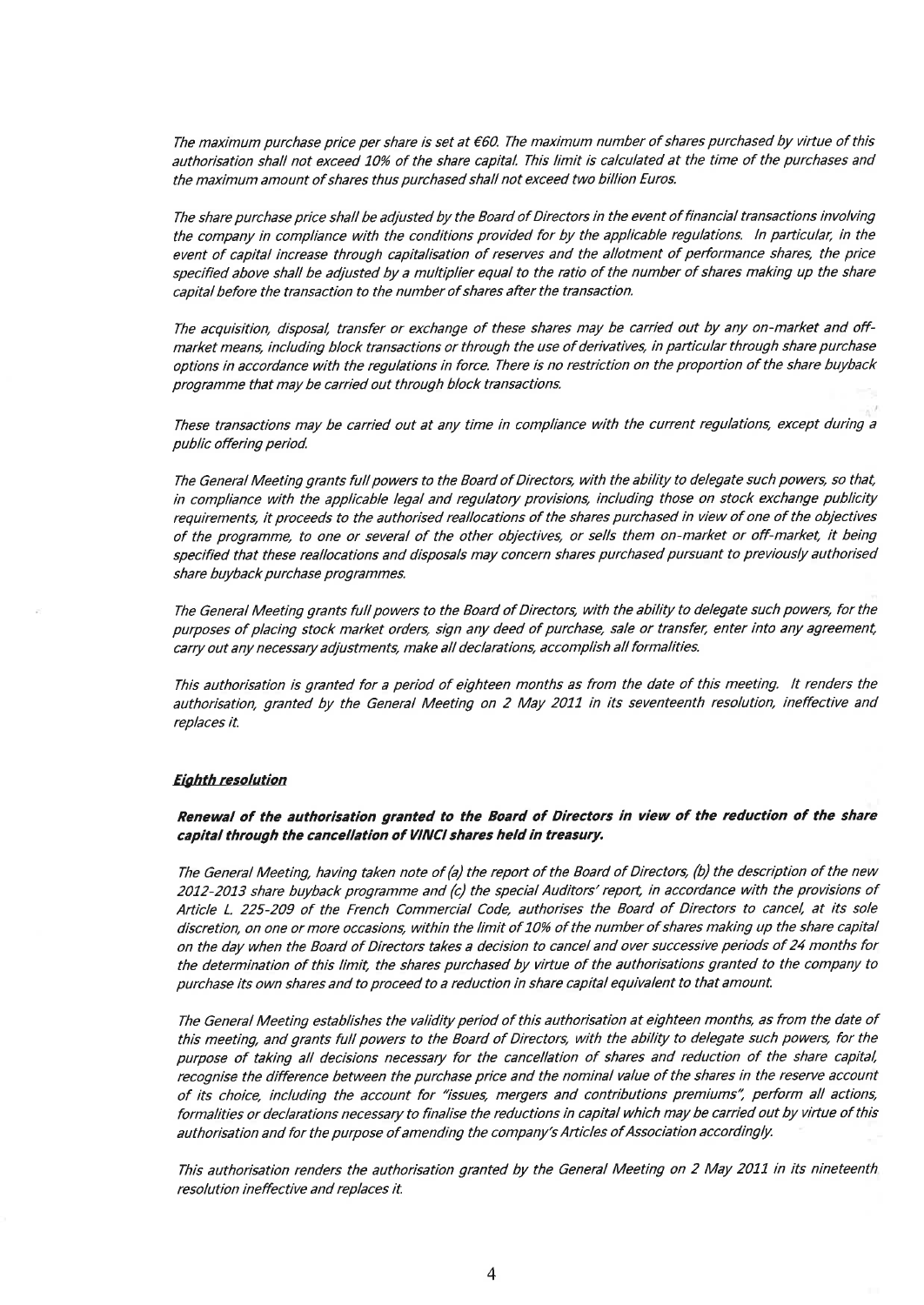## IV-Procedures

## 1. Maximum proportion of the share capital which may be acquired and maximum amount payable by VINCI

The maximum proportion of the share capital that VINCI may acquire is 10% of its share capital as it will stand on the date on the Combined General Meeting of Shareholders. However, in the event of <sup>a</sup> variation in the share capital after that date, the authorisation granted by the General Meeting would apply to 10% of the new share capital.

The maximum purchase price per share is set at  $€60$ .

The maximum total amount of capital which may be allocated to share purchases by virtue of this programme amounts to two billion Euros. This maximum amount shall apply for all transactions carried out as from 12 April 2012 over the duration of the programme: purchase of treasury shares, acquisition of derivatives on treasury shares, treasury share subscription through the exercise of derivatives previously put in place, additional amounts that may be allocated to the liquidity agreement.

The company reserves the right to use the entire programme.

VINCI shall see to it that it does not directly or indirectly exceed the buyback ceiling of 10% of the share capital authorised by the General Meeting of Shareholders over the 18 months of validity of the programme.

It shall fufthermore see to it, and at all times, that it does not own, directly or indirectly, more than 10% of its share capital.

Moreover, the share buyback programme shall not have any significant impact on the percentage of floating shares of VlNCl, which amounted to 80% of the share capital on 31 December 2011 and on 29 February 2012.

The amount of the company's free reserves, which amounted to 15 616 million Euros on 3L December 2011 is, as required by law, higher than the amount of the share buyback programme.

## 2. Share buyback modalities

Shares may be purchased fully or partly by all on-market and off-market means, including block transactions or through the use of derivatives, in particular through share purchase options in accordance with the regulations in force. The company shall see to it that it does not add to share volatility if it uses derivatives.

These transactions may be carried out at any time in compliance with the regulations in force, except during a public offering.

The proposed authorisation submitted to the General Meeting does not restrict the proportion of the programme that may be carried out through the acquisition of blocks of shares.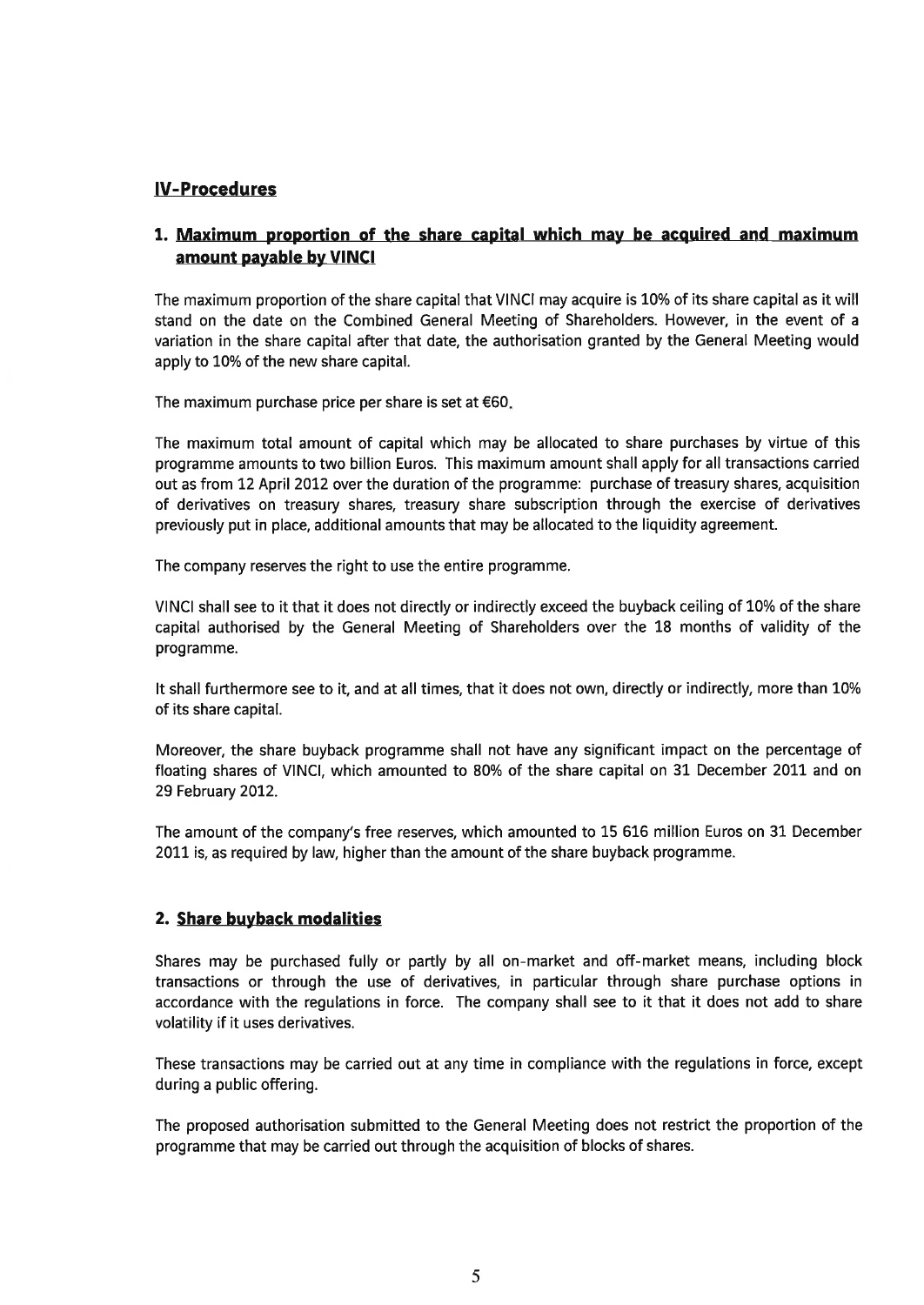#### 3. Duration and timeframe of the share purchase and cancellation programme

Share purchases may be carried out over a period of 18 months following the date of the General Meeting, i.e. from 12 April 2012 to 11 October 2013 at the latest.

Pursuant to paragraph 4 of Article L.225-209 of the French Commercial Code, the shares purchased can only be cancelled up to the limit of 10% of the share capital over successive rolling periods of 24 months.

#### 4. Use of derivatives

VINCI reserves the right to use derivatives for the implementation of this programme in order to cover, under the current regulations, options positions that it has taken separately (such as share subscription or purchase options granted or issued debt securities giving access to the share capital). lnformation on the use of derivatives on treasury shares is systematically provided to the Board of Directors.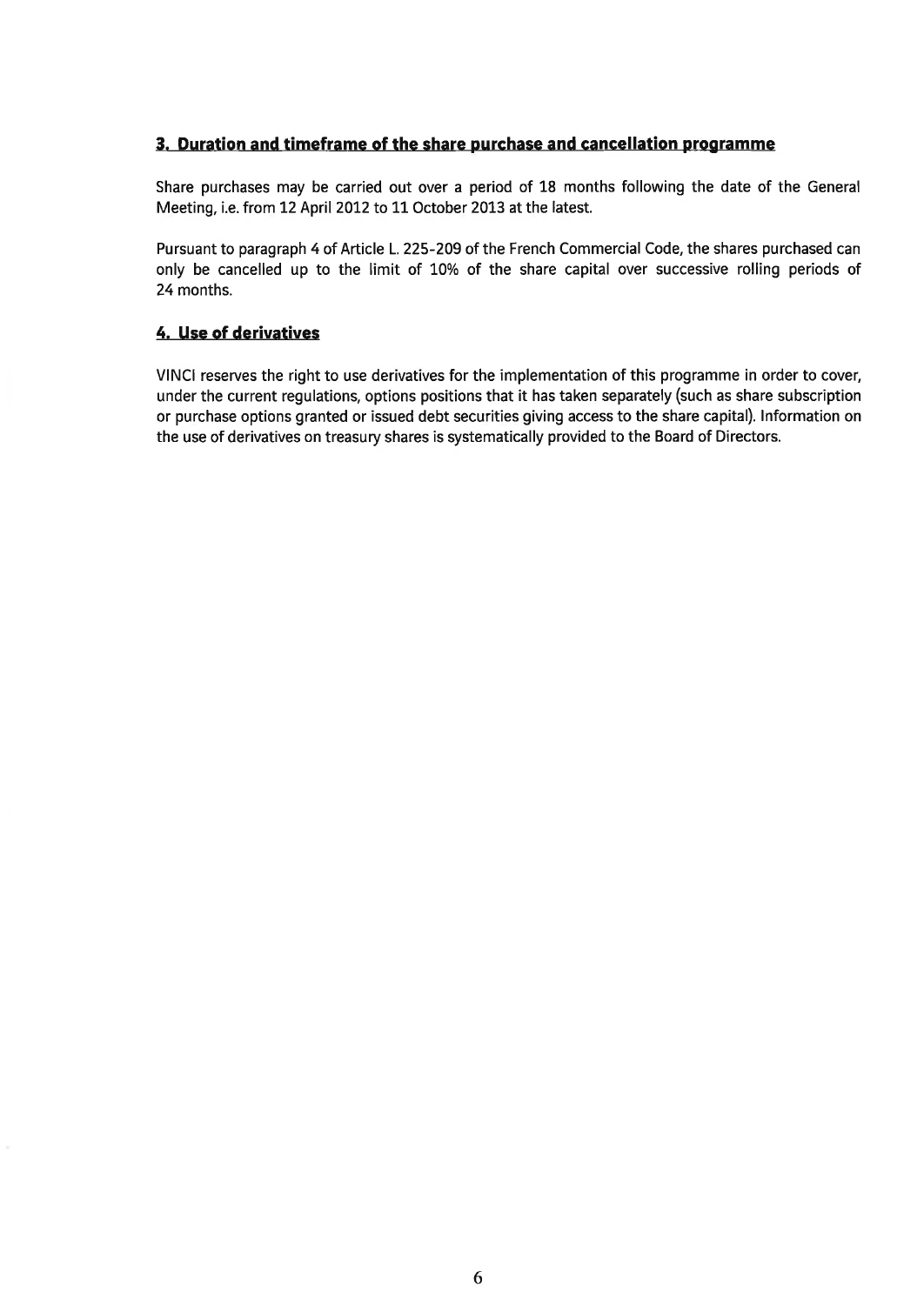# V- Breakdown by objective of treasury shares as at 31 December 2011 and as at 29 February 2012 in respect of the execution of the current 2011-2012 share buyback programme and previous programmes

| <b>Objectives</b>                                                                                                          | <b>Number of treasury shares</b><br>as at 31 December 2011<br>and percentage of the share capital | <b>Number of treasury shares</b><br>as at 29 February 2012<br>and percentage of the share capital |
|----------------------------------------------------------------------------------------------------------------------------|---------------------------------------------------------------------------------------------------|---------------------------------------------------------------------------------------------------|
| Shares to be delivered for payment<br>or exchange purposes in connection<br>with transactions involving external<br>growth | 17 915 403<br>3.17%                                                                               | 18 765 403<br>3.31 %                                                                              |
| Shares to cover share purchase<br>options plans                                                                            | 3 242 301<br>0.58%                                                                                | 3 242 301<br>0.57%                                                                                |
| Shares to cover performance shares<br>plans                                                                                | 3 863 797<br>0.68%                                                                                | 3 863 797<br>0.68%                                                                                |
| Shares to be allocated in connection<br>with employee shareholding<br>schemes                                              | $\bf{0}$<br>$0\%$                                                                                 | 280 000<br>0.05%                                                                                  |
| Shares to be cancelled                                                                                                     | $\mathbf{0}$<br>$0\%$                                                                             | $\mathbf{0}$<br>$0\%$                                                                             |
| <b>Total</b>                                                                                                               | 25 021 501<br>4.43%                                                                               | 26 151 501<br>4.61%                                                                               |